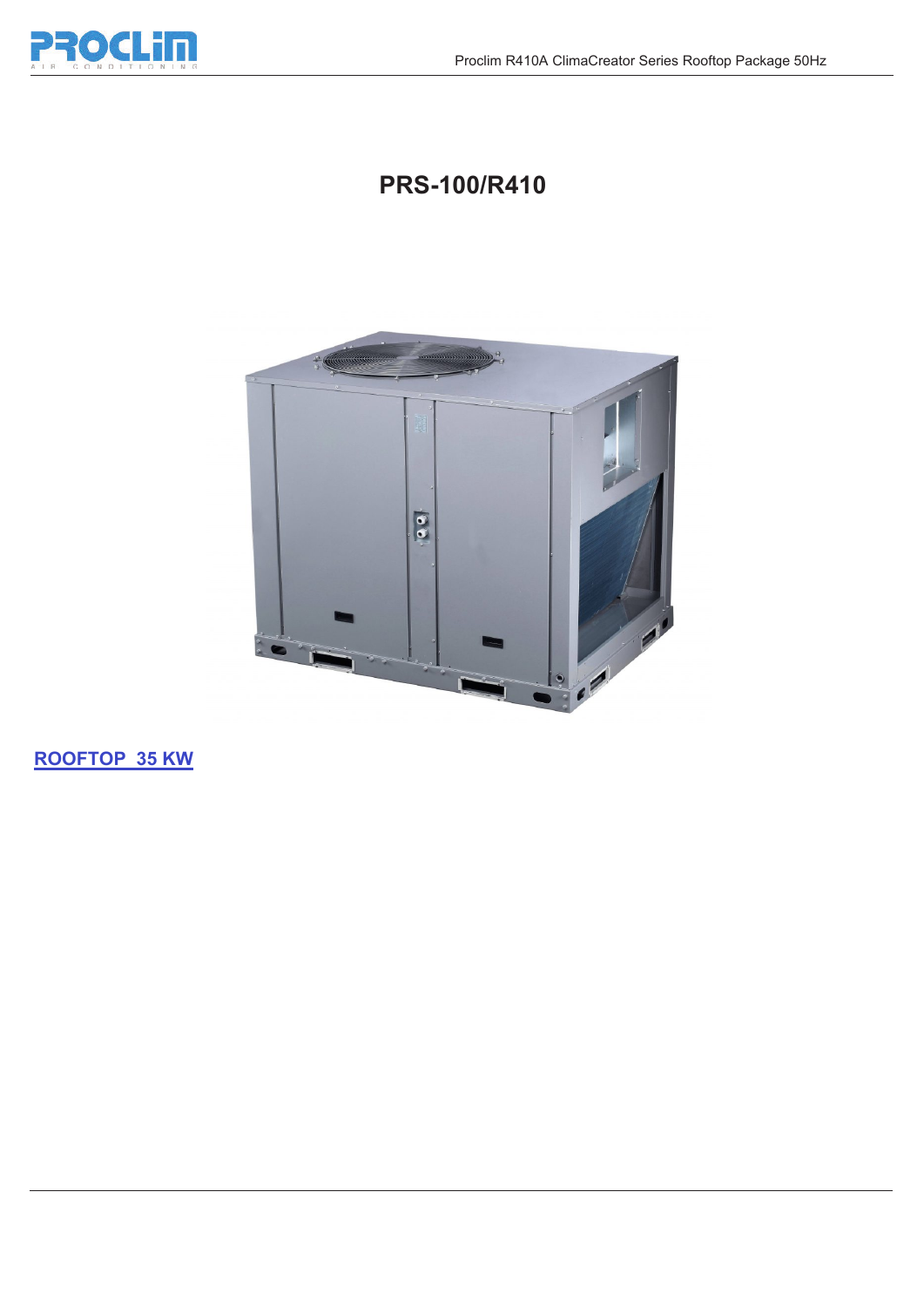

| Nominal ton            |                               | (Ton)                     | 10                               |
|------------------------|-------------------------------|---------------------------|----------------------------------|
| Model                  |                               |                           | PRS-100HWN1-R                    |
| Power Supply           |                               | V,Ph,Hz                   | 380~415V,3Ph,50Hz                |
|                        |                               | Btu/h                     | 120000                           |
| Cooling                | <b>Cooling Capacity</b>       | kW                        | 35.0                             |
|                        | Power Input                   | kW                        | 10.7                             |
| Heating                | <b>Heating Capacity</b>       | Btu/h                     | 137000                           |
|                        |                               | kW                        | 40                               |
|                        | Power Input                   | kW                        | 11.9                             |
| Max. input consumption |                               | kW                        | 15.0                             |
| Max. current           |                               | $\boldsymbol{\mathsf{A}}$ | 28.8                             |
| Performance            | Indoor fan air flow           | <b>CFM</b>                | 4100                             |
|                        | <b>ESP</b>                    | Pa                        | 90                               |
|                        | EER                           | Btu/h/W                   | 11.2                             |
|                        | COP                           | Btu/h/W                   | 11.5                             |
|                        | Number of rows                |                           | $\overline{\mathbf{4}}$          |
|                        | Fin spacing                   | mm                        | 1.5                              |
| Indoor Coil            |                               | FPI                       | 17                               |
|                        | Tube diameter                 | mm                        | $\overline{7}$                   |
|                        |                               | inch                      | 9/32                             |
| Indoor fan             | Type                          |                           | FC Centrifugal                   |
|                        | Quantity                      |                           | $\mathbf 1$                      |
|                        | Drive type                    |                           | <b>Belt</b>                      |
|                        | Motors quantity               |                           | $\mathbf{1}$                     |
|                        | Motor model                   |                           | YE2-90L-4-1.5KW                  |
| Compressor             | Type                          |                           | Scroll                           |
|                        | Quantity                      |                           | $\overline{2}$                   |
|                        | Model                         |                           | E654DH-65D2Gx2                   |
|                        | <b>Brand</b>                  |                           | Hitachi                          |
|                        | Capacity                      | Btu/h                     | 58345×2                          |
|                        | Refrigerant oil charge        | ml                        | 1300x2                           |
| Outdoor Coil           | Number of rows<br>Fin spacing |                           | 2.5                              |
|                        |                               | mm                        | 1.5                              |
|                        |                               | <b>FPI</b>                | 17                               |
|                        | Tube diameter                 | mm                        | $\boldsymbol{7}$                 |
|                        |                               | inch                      | 9/32                             |
| Outdoor Fan            | Type                          |                           | Propeller                        |
|                        | Quantity                      |                           | $\mathbf{1}$<br><b>Direct</b>    |
|                        | Drive type                    |                           |                                  |
|                        | Motors quantity               |                           | $\mathbf{1}$<br>YS1100-6P        |
|                        | Motor model                   |                           | <b>R410A</b>                     |
| Refrigerant            | Type<br>Refrigerant volume    | Kg                        | $2.6 + 2.6$                      |
|                        | Refrigerant Control           |                           | Piston                           |
| Net Weight             |                               | kg                        | 343                              |
| Gross Weight           |                               | kg                        | 354                              |
| Net Dimension          | WxHxD                         | mm                        | 1483x1138x1231                   |
| Packing                | WxHxD                         | mm                        | 1492x1248x1146                   |
| Shipping               | Qty'Per 20'/40'/40'HQ         |                           | 8/16/32                          |
|                        |                               |                           | $10^{\circ}$ C ~ 46 $^{\circ}$ C |
| Ambient<br>temperature | Cooling                       |                           |                                  |
|                        | Heating                       |                           | $-9^{\circ}$ C ~ 24 $^{\circ}$ C |